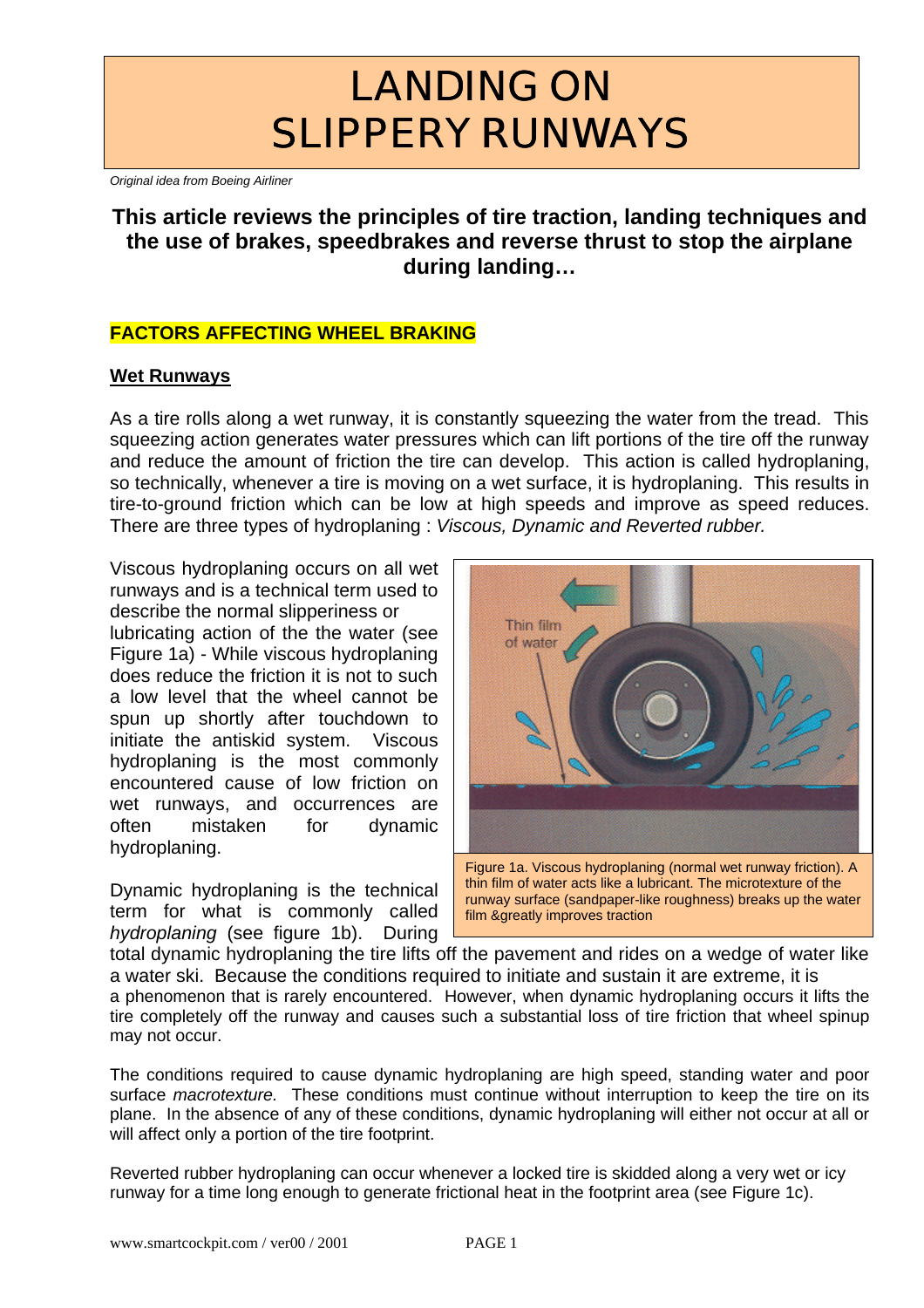Reverted rubber hydroplaning can be initiated at any speed above about 20 knots and results in tire friction levels comparable to that of icy runways.

#### **Icy Runways**

Icy runways, including frost or snow covered runways, can be very slippery at all speeds when the temperature is near freezing. Very cold icy and snow covered runways are capable of generating fairly high friction.

## **Tire Braking**

Braking is the primary means of stopping the aircraft. When the brakes are applied, the tire is made to roll slower than its *synchronous* or free rolling speed. The result is called slip. A tire generates maximum braking friction when it is slipping approximately 10% slower than synchronous speed. When larger slip values occur, the braking force is reduced.



macrotexture (stoney or grooved surface) help drain water from the foot print & improve friction.

A vertical load must be placed on the tire in order to generate a braking force. There is no optimum level of vertical load; the more the better. Therefore, actions which quickly place

high vertical load on the tires will promote more rapid wheel spinup and higher braking forces. For all Boeing jet transport aircraft at landing flap settings, lowering the nose and raising the speedbrakes places 65% - 100% of the airplane weight onto the tires (Note: for certain models deploying the speedbrakes and lowering the nose will place more than 100% of the airplane weight on its tires due to *negative* lift coefficients being generated at taxi attitudes). Therefore, both actions are considered essential to prompt wheel spinup and the generation of effective braking forces.

## **Tire Cornering**



Figure 1c. Reverted rubber hydroplaning. When a tire locks up on a smooth wet or icy surface, the friction heat generates steam. The steam pressure then lifts the tire off the runway; & the steam heat reverts the rubber to a black gummy deposit.

The other important function of tire-to-ground friction is the production of cornering forces. Tire cornering forces are the primary means of controlling runway tracking on the ground even on slippery runways. Cornering forces act perpendicular to the direction of motion of the tire and are generated when a tire is yawed with respect to its actual direction of travel. On slippery runways a tire develops its maximum cornering force at about five degrees of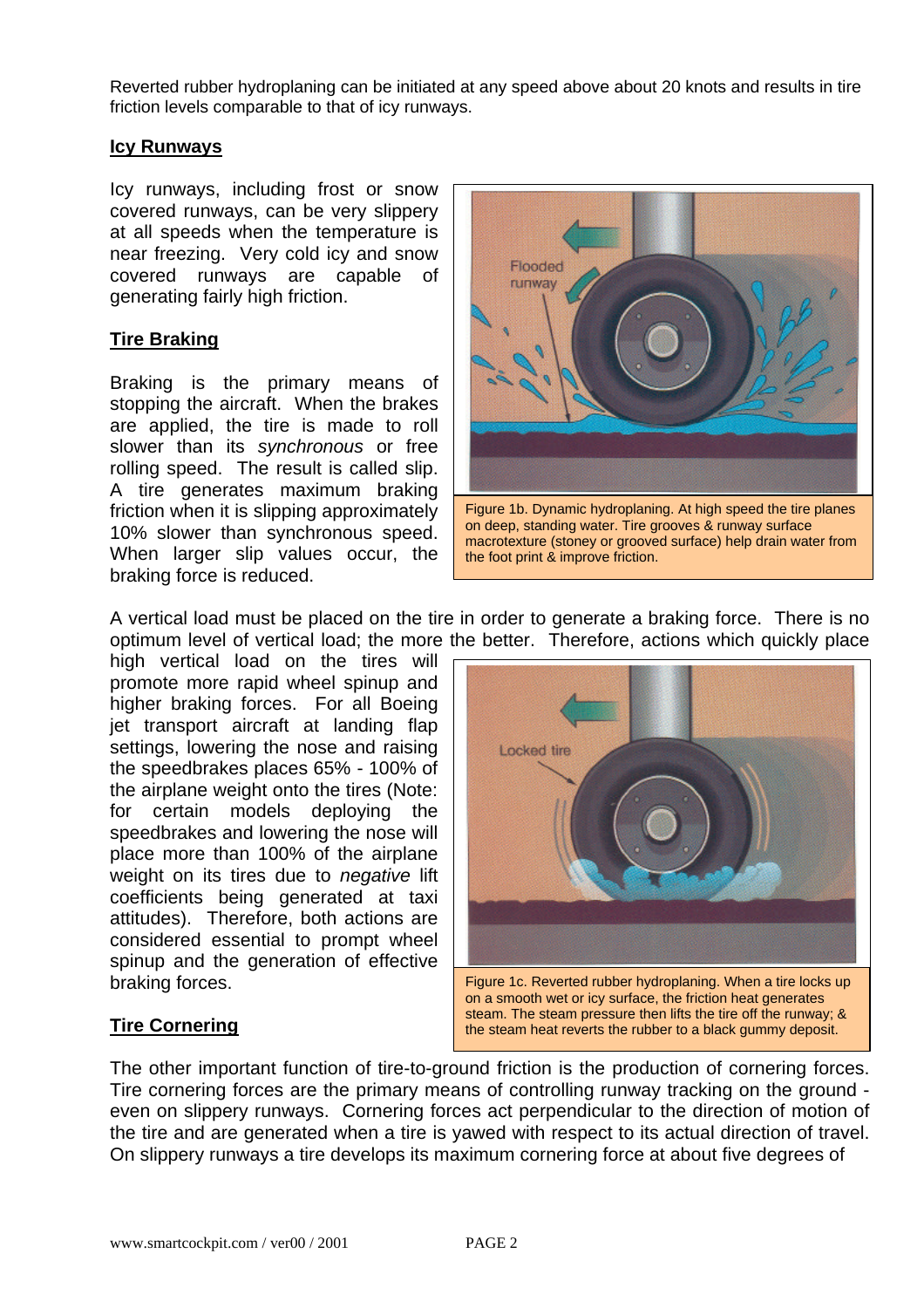yaw; beyond that point the side force component decreases rapidly. A high vertical load and minimum tire rotational slip also increase the cornering force available.

#### **Combining Cornering and Braking**

Tires must often generate both braking and cornering forces simultaneously such as when making crosswind landings. The behavior of the tire under this condition is very complex and difficult to quantify.

Good tire-to-ground friction and high vertical loads help both braking and cornering. The pilot cannot alter the available friction but he can maximize the vertical load on the tires.

Whereas a certain amount of tire rotational slip is necessary to generate braking force, the same slip reduces the tire cornering force. One way of envisioning this is to imagine the total friction force developed by the tire having to be shared between braking and cornering, the result being that, when used together, both suffer to some degree. When combined braking and cornering are required, the degree to which cornering suffers depends upon how much rotational slip is present. As the slip increases, the cornering force reduces. A locked tire generates no cornering force at all. Therefore, spinning the tires up at touchdown is essential to maintain runway tracking capability.

During antiskid controlled braking, the degradation in tire cornering depends upon the amount of slip the

antiskid system allows. As a general rule, newer antiskid systems allow less slip than older ones and can be expected to have less effect on tire cornering capability. The degradation in cornering during braking is quite small at moderate tire yaw angles. If a lateral skid should develop, immediately releasing the brakes will maximize the tire cornering friction to regain directional control.

#### **AIRCRAFT SYSTEMS**

All Boeing commercial jet aircraft are equipped with multiple stopping systems : spoilers/speedbrakes, thrust reversers, and wheel brakes. Knowing how to use each system most effectively is important when landing on a slippery runway.

#### **Speedbrakes**

All Boeing jet transports are equipped with wing-mounted spoiler panels which double as on-ground speedbrakes. Deploying the speedbrakes reduces wing lift, thereby placing the aircraft weight onto the tires. Speedbrakes also significantly increase aerodynamic drag, which aids in decelerating the aircraft. On Boeing airplanes, deploying the speedbrakes transfers more than half of the airplane's weight onto the tires at high speed and increases the aerodynamic drag by 50% or more.

Moderately firm touchdowns will promote prompt wheel spinup and shock strut compression, which are key activation signals in 737 airplanes, as is truck untilt in the 747, 757 and 767 models.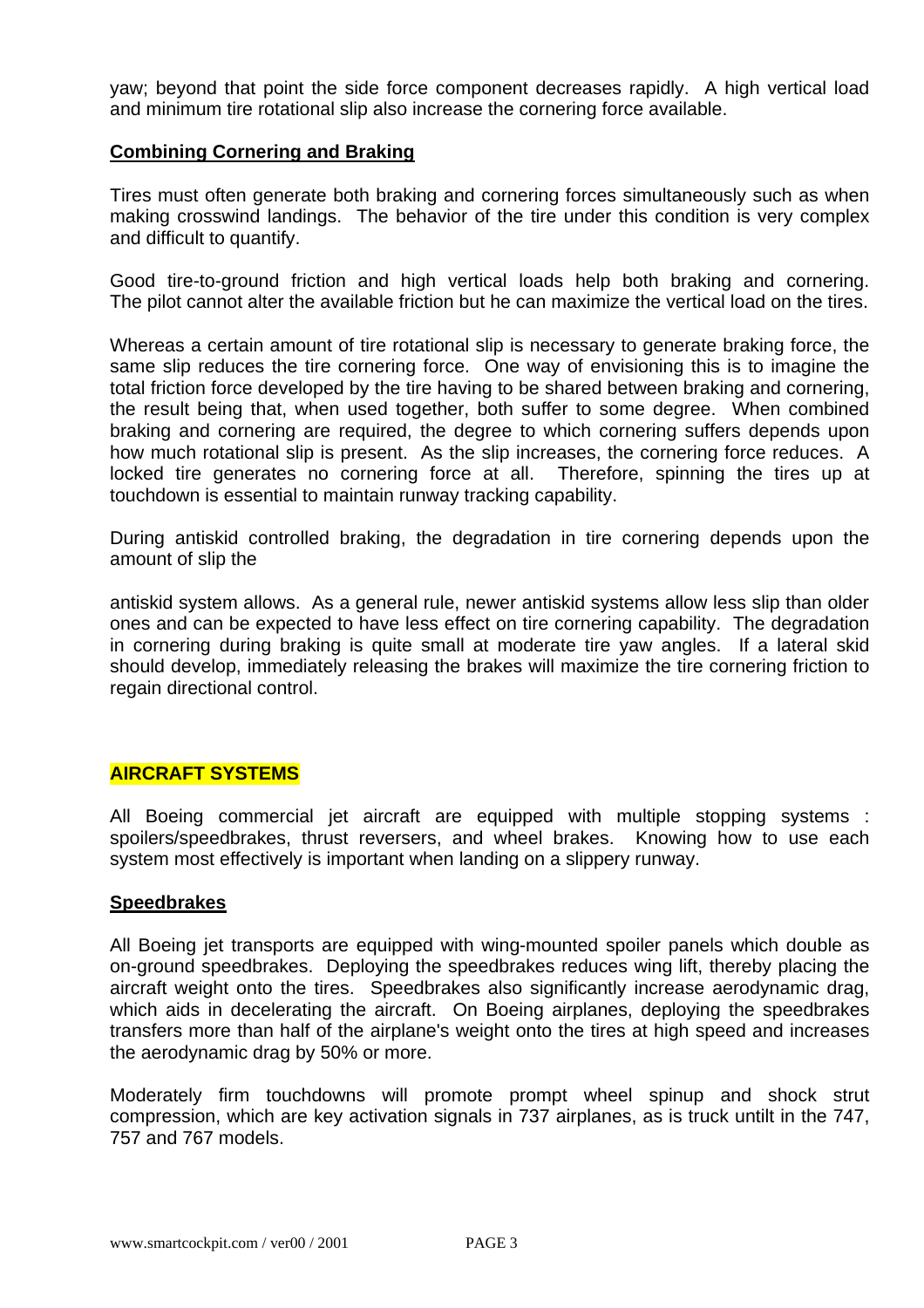## **Thrust Reversers**

Thrust reversers provide a powerful stopping force that is not dependent upon runway friction. On very slippery runways the thrust reversers may be the most effective stopping means available. Since reverse thrust is most effective at high speed, it is important both to initiate reverse early in the landing roll and to increase thrust promptly to the limits recommended for the specific airplane model.

### **Antiskid Systems**

The brakes are the primary means for stopping the aircraft and are applied separately on each side the aircraft by pressing the respective brake pedal. The pedal force applied is transmitted through cables to valves in the wheel well which convert the force to hydraulic fluid pressure. This pressure is then routed to the brakes. Antiskid systems minimize tire skidding and prevent wheel lockups during braking by reducing the pilot's applied brake pressure.

Over the years, these systems have progressed from fairly simple devices, intended to prevent tire blow-outs, to very sophisticated



effectiveness but further reduces tire cornering capability

systems which optimize braking effectiveness under all runway conditions. Although many different systems are currently in commercial service, they all share the same design objectives and many common operating principles.

In the antiskid system, the actual speed of the wheel is measured by a transducer in the axle and is compared to a reference wheel speed. if the actual wheel speed drops below the reference, a skid is detected and the antiskid system reduces the brake pressure to allow the tire-to-ground friction to increase the wheel speed. When the antiskid system detects that the skid has been corrected, it allows the brake pressure to increase.

An essential element in the skid control circuit is the reference wheel speed signal. Without this signal, skidding or locked wheels cannot be detected. The reference signal is initially generated at touchdown by spinning up the wheels. On dry runways this occurs almost instantaneously. However, wheel spinup is slower on wet runways. If brake pressure is applied prior to wheel spinup, locked wheels can result.

Airplane tests on very slippery and flooded runways indicate that prompt wheel spinup occurs once sufficient load has been placed on the tires. These tests show that, even on flooded runways, sufficient wheel spinup to establish an antiskid reference for skid detection can be expected to occur by the time the spoilers are raised and the nose is lowered.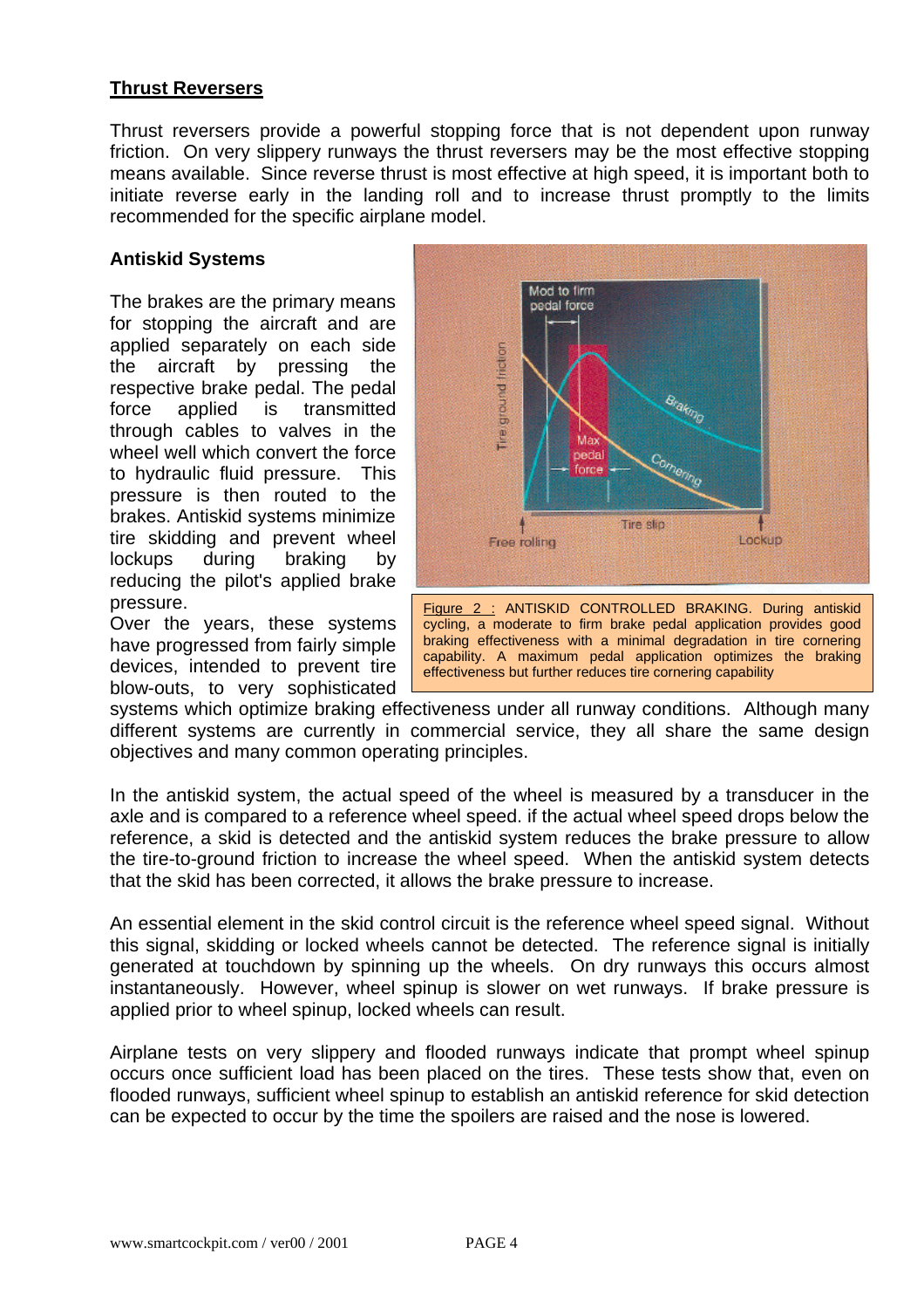Most antiskid systems also employ touchdown protection and locked wheel protection.

Touchdown protection is a feature whereby an artificial skid release signal holds the brakes released for a brief moment after touchdown to ensure wheel spinup. It allows earlier brake application should the wheels spin up sooner and override the feature.

Locked wheel protection allows an antiskid channel that has lost its own reference to *borrow*  a reference signal from another rolling wheel to detect its own locked condition.

The antiskid system can detect and correct a skidding condition much

faster than a pilot can. All antiskid systems since the early Model 707 airplanes have been designed to give optimum braking effectiveness when the brake pedals are fully applied. Cycling or pumping the pedals, in an effort to beat the antiskid system, alternately causes excessive wheel skidding and prolonged brake releases, which impairs both braking and cornering effectiveness (see figure 2 above).

In the early days of anti-skid systems, some airlines developed procedures for delaying wheel brake application to 100 knots or less on runways where hydroplaning conditions are suspected. This has presumably been done to ensure wheel spinup prior to brake application so that an antiskid wheel speed reference signal will exist for detecting locked wheels. Boeing strongly recommends against delayed braking techniques, even when hydroplaning is suspected.

In reviewing histories of landing overruns and data from wet runway landing tests, two important facts stand out. First, delayed braking is frequently a contributing cause of overruns. Second, the tire-to-ground friction that can be developed at high speed when landing on wet or flooded runways, although quite small, is still sufficient to spin up the wheels and provide a significant and sometimes necessary braking force for stopping the aircraft short of an overrun. Boeing recommends that braking be initiated as soon as the spoilers have been raised, the nose is down, and the airplane is tracking on the runway. Steady brake pedal pressures should be used.

#### **Autobrakes**

Autobrakes operate in parallel with the pilot's brake pedals. At touchdown the brakes apply smoothly and automatically as soon as the main wheels spin up. Even on very slippery runways this can be expected to occur right after spoiler deployment, but may be so smooth as not to be initially felt.

The autobrake system can be of significant value during slippery runway operations by automatically applying smooth, efficient braking as soon as wheel spinup occurs and by freeing the pilot to concentrate on directional control duties during the touchdown and landing roll.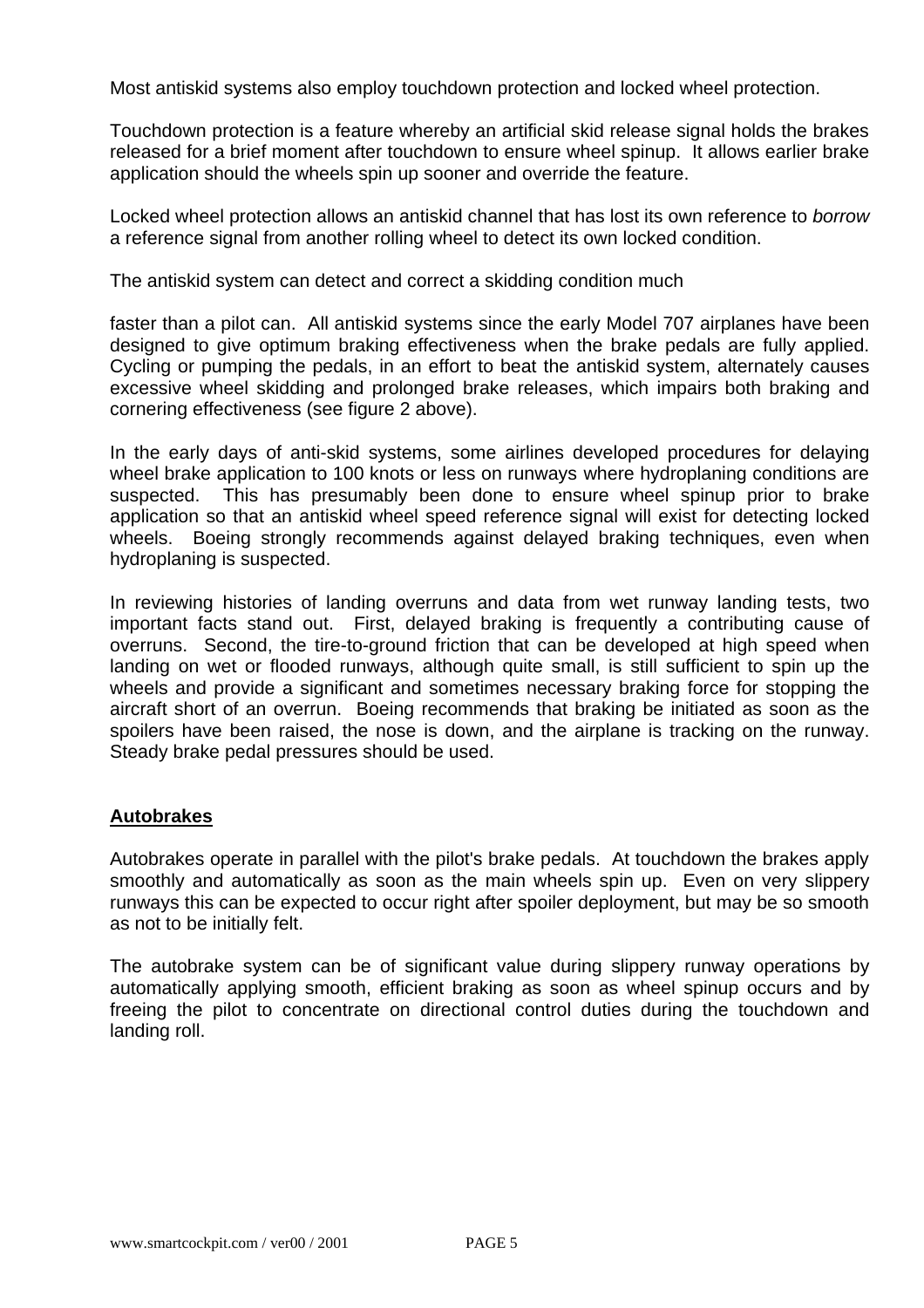#### **FAR LANDING DISTANCE**

The total landing distance is the sum of the air and ground distances. The U.S. Federal Aviation Regulations (FARS) define the minimum dry runway landing field length to be equal to the flight test demonstrated air and ground distance increased by 67 %. The air distance begins at 50 feet over the threshold at the minimum approach speed. The stop is made with spoilers extended and maximum wheel braking but without the use of reverse thrust. Minimum U.S. FAR wet runway landing field length is derived from the dry runway testing by increasing the FAR dry distance by an additional 15%.

Most landings take place on runways that are much longer than the minimum distances established by FARs for dry and wet runways.

#### **FACTORS AFFECTING OVERALL LANDING DISTANCE**

Preparation for the stop begins during the approach. A well planned and properly executed approach, flare and touchdown maximizes the runway available for stopping.

#### **Approach Speed**

Excess approach speed is a contributing cause in almost every overrun. Excess speed increases the tendency of the airplane to float during the flare and to rebound during touchdown, and increases the stopping distance required once on the runway.

The effect of excess speed on the tendency of an airplane to float during the flare is difficult to describe analytically; some aircraft types are more susceptible to this than others. However, if the touchdown is delayed while 10 knots of speed are bled off in flare, the total landing distance will increase by about 1,400-2,000 feet for airplanes at heavy gross weights.

Once the airplane is on the ground and in a stopping mode, the increase in actual distance of 10 knots excess touchdown speed is 200-400 feet on a dry runway or as much as 600- 900 feet on a very slippery runway. For a typical slippery runway (wet or very icy), an increase of 500 feet for 10 knots is representative. Thus, decelerating the aircraft on the ground by using spoilers, reversers and brakes is 3 to 10 times more effective than decelerating in an extended flare.

Approach speed wind corrections should not exceed 20 knots and, when properly used, are not considered to be excess speed. This additive provides a necessary and adequate speed margin for anticipated wind conditions during the approach without an excessive increase in stopping distance.

#### **Approach Path Angle**

Excess height at the threshold increases the total landing distance by increasing the distance to touchdown. Following a 3° glide slope with the aircraft 50 feet above the normal path increases the distance to touchdown by approximately 1,000 feet. The penalty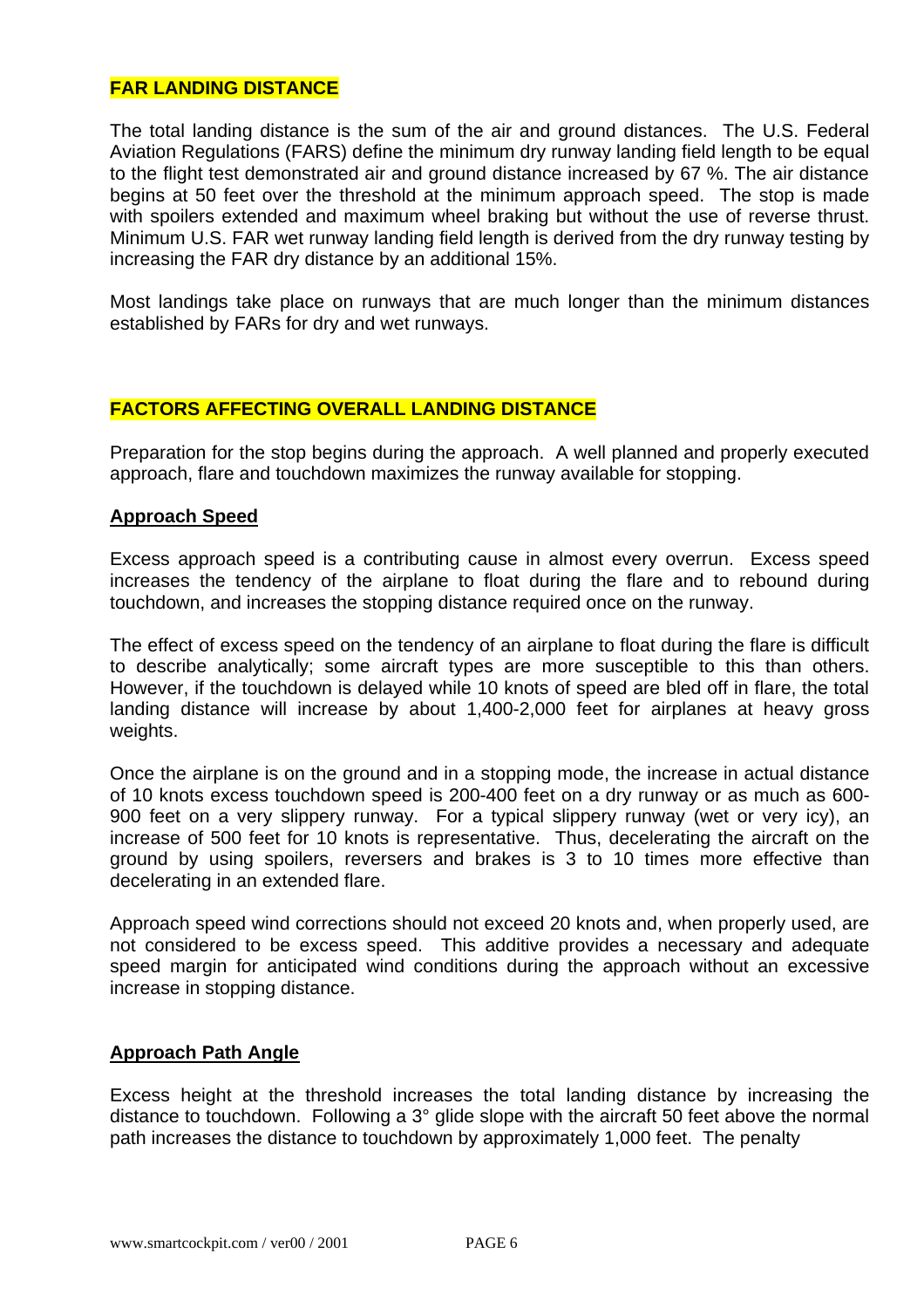is even more severe when a shallower glide path is used or when the runway has a downhill slope in the touchdown area. Attempting to correct the threshold height late in the final approach can lead to a hard touchdown, a bounced landing, a short landing or an extended flare. If for any reason the approach path is not maintained, and it is likely that touchdown will occur too short or too far beyond the touchdown zone, a go-around should be initiated.

#### **Flare and Touchdown**

The nominal rate of descent during the approach is 500-800 feet-per-minute (8-13 feet-persecond). The flare maneuver arrests the approach rate of descent so that the touchdown sink rate is 2-4 feet-per-second.

It is considered by many that the ideal landing includes a smooth touchdown at the target point. But too often, when trying to *grease it on,* the flare is extended and the airplane touches down far beyond the target zone. An extended flare is most likely to result when the approach speed is excessive and a smooth touchdown is attempted. Planning a moderately firm touchdown helps prevent an extended flare.

## **Rollout**

The stopping forces available are aerodynamic drag, reverse thrust and wheel braking. The total force that can be generated is the sum of these three components and depends upon the aircraft's speed, the prevailing runway condition and pilot technique. Aerodynamic drag and reverse thrust are most effective at high speeds.

A review of overrun accidents indicates that, in many cases, the stopping forces available were not used effectively during the initial and mid-portions of the rollout due to anticipating a turnoff at the far end of the runway. In some cases, the reversers were stowed and the brakes not applied for a time, letting the aircraft roll on the runway that would have produced good braking action. When the aircraft moves onto the final portion of the runway, the crew may suddenly discover poor braking effectiveness caused by moisture on top of rubber deposits on the runway.

An airplane reaching the last 1,500 feet of runway at a speed of 80 knots will need a deceleration of over 6 ft/second/ second (3.5 knots-per-second) in order to stop. If the runway is dry, or wet (but not contaminated) this deceleration rate can be provided by the brakes alone. However, if the runway is icy, wet, and/or contaminated with rubber deposits, brakes alone may not be able to stop this airplane. If the thrust reversers were stowed prior to entering the slippery area, there may not be time to redeploy them and reach sufficient engine speed to produce the force necessary to prevent an overrun.

The best way to avoid this problem is to plan the landing so that hard braking will not be required in the last portion of the runway. If it appears that the aircraft might enter the area at high speed, keep the reversers ready and use them as necessary to complete the stop on the runway.

The total decelerating force available on a dry runway is quite large, approximately .5g deceleration capability. This means the total stopping force available on a 500,000 pound Model 747 is 250,000 pounds, or 45,000 pounds for a 90,000-pound Model 737. At high ground speeds approximately 35%-55% of the total force available is provided by drag and thrust reversers and 45%-65% is provided by the brakes. At lower speeds, the brakes provide 80%-95% of the total decelerating capability.

On wet runways the total stopping force available is less than on dry runways due to the reduced braking effectiveness. The reversers and speedbrakes become more important since they now represent a larger proportion of the total force capability. Wet runway braking capability is smallest at high speeds and increases as speed decreases. with the speedbrakes deployed, the drag and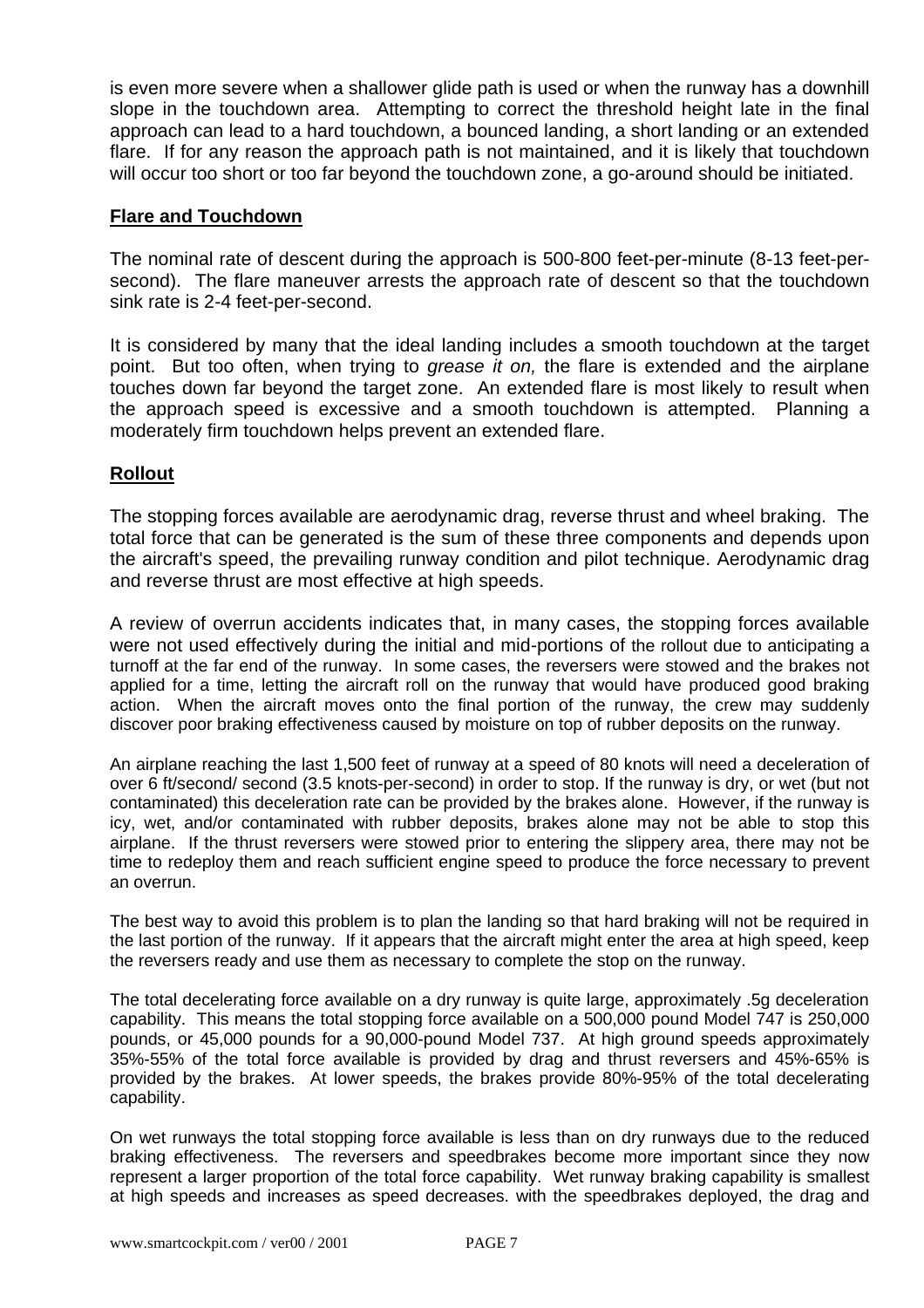reversers furnish 50%-80% of the high speed stopping force, whereas the brakes furnish 70%-95% of the low speed stopping force. Overall, the wet runway stopping capability is 50%80% of the dry runway capability. Failing to extend the spoilers on a wet runway reduces the stopping capability by an additional 20-30%.

The stopping force that can be generated on icy runways is even smaller. The drag and reverser forces provide 80% of the total at higher speeds. At lower speeds the brakes provide about 50%- 70%.

Regarding stopping forces, remember :

- ° Rapid extension of the spoilers and lowering the nose are essential to developing maximum braking, tracking and drag forces at high speeds.
- $\rightarrow$  Aerodynamic drag (with speedbrakes deployed) and reverse thrust contribute approximately 80% of the high speed stopping force on a slippery runway.
- $\rightarrow$  Although wheel braking on a slippery runway is only 20% of the total force available at high speed, it is a significant force and increases rapidly as speed decreases.

The minimum stopping distance that can be achieved will occur on a dry runway with spoilers extended, thrust reversers and brakes used at their maximum capacity. This minimum distance increases when reduced friction is present and when all of the available stopping forces are not used effectively. For example, failure to use both reversers and spoilers on a wet runway results in a stopping distance that is about 2.5 times the reference dry runway distance.

In addition, approaching with excess speed, touching down far beyond the target zone, and failing to use spoilers, brakes and reversers effectively are particularly costly on wet runways.

#### **RECOMMENDED PROCEDURES**

slippery runway landing procedures reviewed below are recommended for all Boeing transports for all runway conditions, slippery or not. These procedures are the result of thorough investigation of the capabilities and limitations of the airplane stopping systems, the environmental problems associated with contaminated runway surfaces and the stopping distance required. They provide some operational margins for unplanned deviations that may be encountered in service, but it must be clearly understood that the maximum safety margins will be available only when the approach, flare and rollout tasks are properly executed.

#### • **Approach**

Set up the aircraft for landing in the touchdown zone, on centerline, with minimum lateral drift, and without excess speed. This allows the maximum practical runway remaining on which to stop, and minimizes the speed from which the stop is made.

The approach speed should be as low as possible commensurate with landing conditions. Selecting the proper speed additives to account for prevailing approach conditions is very important. The recommended wind additive provides adequate safety margins for both approach and the landing roll.

For most operation situations, planning to touch down 1,000 feet beyond the threshold is optimum. This provides adequate protection against landing short and leaves the maximum practical runway ahead for making the stop.